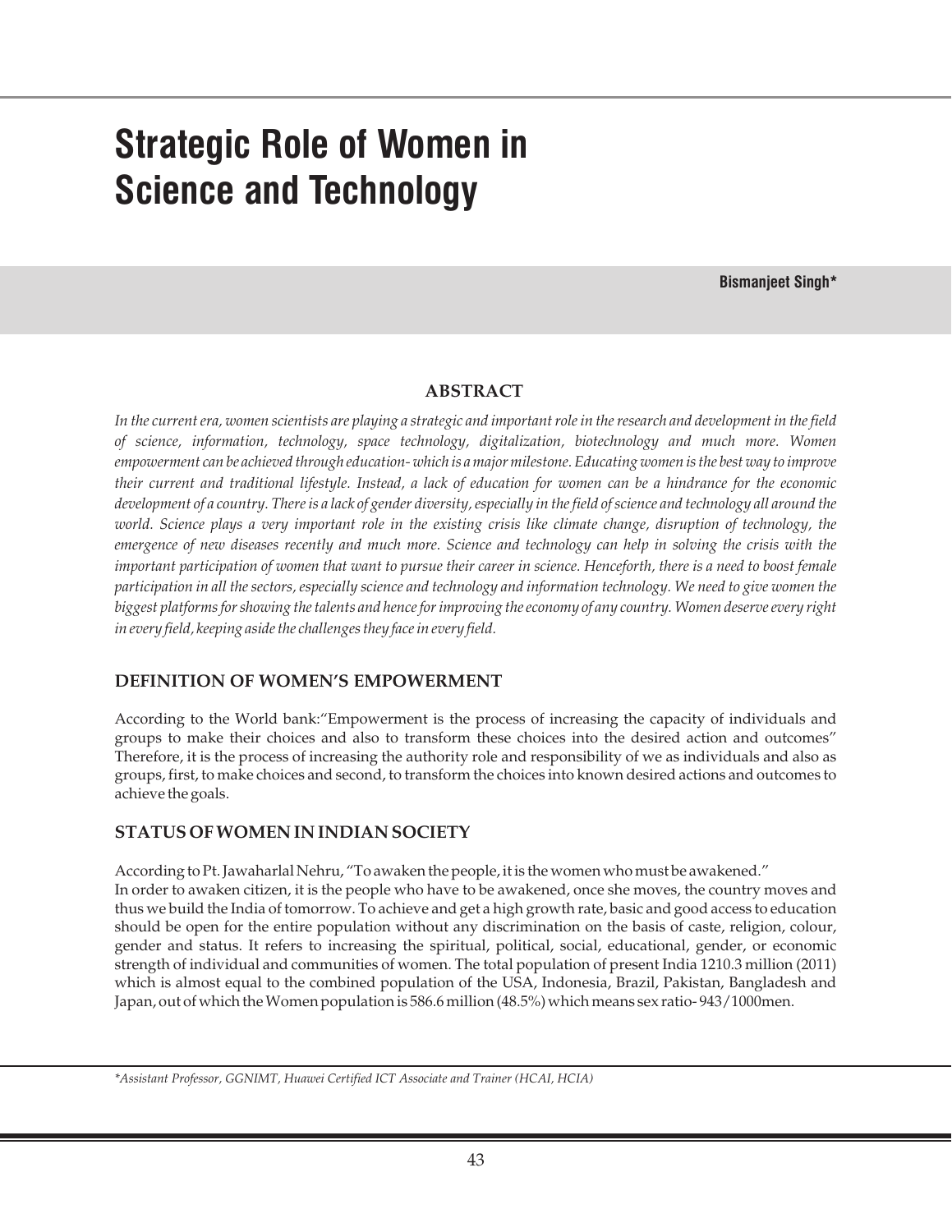#### **STATUS IN ANCIENT INDIA**

During the ancient era, women had good social and religious status. During the Vedic period, women were allowed to get Vedic education and also used to take part in religious rites. Women of that age were also thought to be capable of learning and understanding philosophical education. Moreover, women remain unmarried for higher studies. Women education has been highly appreciated in Atharva Veda of Hinduism.

Women's empowerment has five components:

- 1) Women's sense of self-worth.
- 2) Their right to have basic amenities and education and to determine their choice.
- 3) Their right to have access to all the opportunities and resources which male members of the society have.
- 4) Their right to have the powers to control their lives, both within as well as outside the home.
- 5) Their ability to influence the direction of good social change in order to create more social and economic order.

# **NEED OF WOMEN EMPOWERMENT**

The main problems that were faced by women in past days are Gender discrimination, Female foeticide, Woman education, Dowry System, Child Marriage in the same caste, Various Atrocities on woman: Raped, kicked, killed, subdued, humiliated and face domestic violence almost daily.

Women are deprived of the Decision Making Power inside and outside the homes, freedom of Movement, Access to Education, Access to Employment, Exposure to Media.

#### **WAYS TO EMPOWER WOMEN**

There can be many ways to empower the women of our society, giving them equal rights and status. Therefore, women can be empowered by:

- 1) Changing women's mobility and social interaction, changing women's labor patterns.
- 2) Changing women's access to and control over resources as all have equal rights on it.
- 3) Changing women control over decision making both inside and outside the homes.
- 4) Providing education.
- 5) Self-employment and self-help groups can also help in this.
- 6) Providing minimum needs like nutrition, health, sanitation, housing.
- 7) Other than this, the society should change the mentality towards the word women, thereby encouraging women to develop in their fields they are good at and make a good career.

# **ROLE OF NGO'S**

Non-governmental organizations are playing an important role in the empowerment of women. The government had set up the Central Social Welfare Board, which is an apex body of the voluntary sector that aids approximately around ten thousand NGOs across the country, thereby helping women stand on their own and make their career.

# **ROLE OF GOVERNMENT**

The Department of Women and Child Development has implemented various special programmes for the overall development and empowerment of women of our country with a major focus to improve their socioeconomic status as well as empowering the education system of women of the country. The year 2001 was declared as the "Women's Empowerment Year" to bring a bright focus on the programmes for women. A programme of Support to Training-cum-Employment for Women was also launched in 1987 to strengthen and to improve the skills for employment opportunities, in various sectors of agriculture, small animal husbandry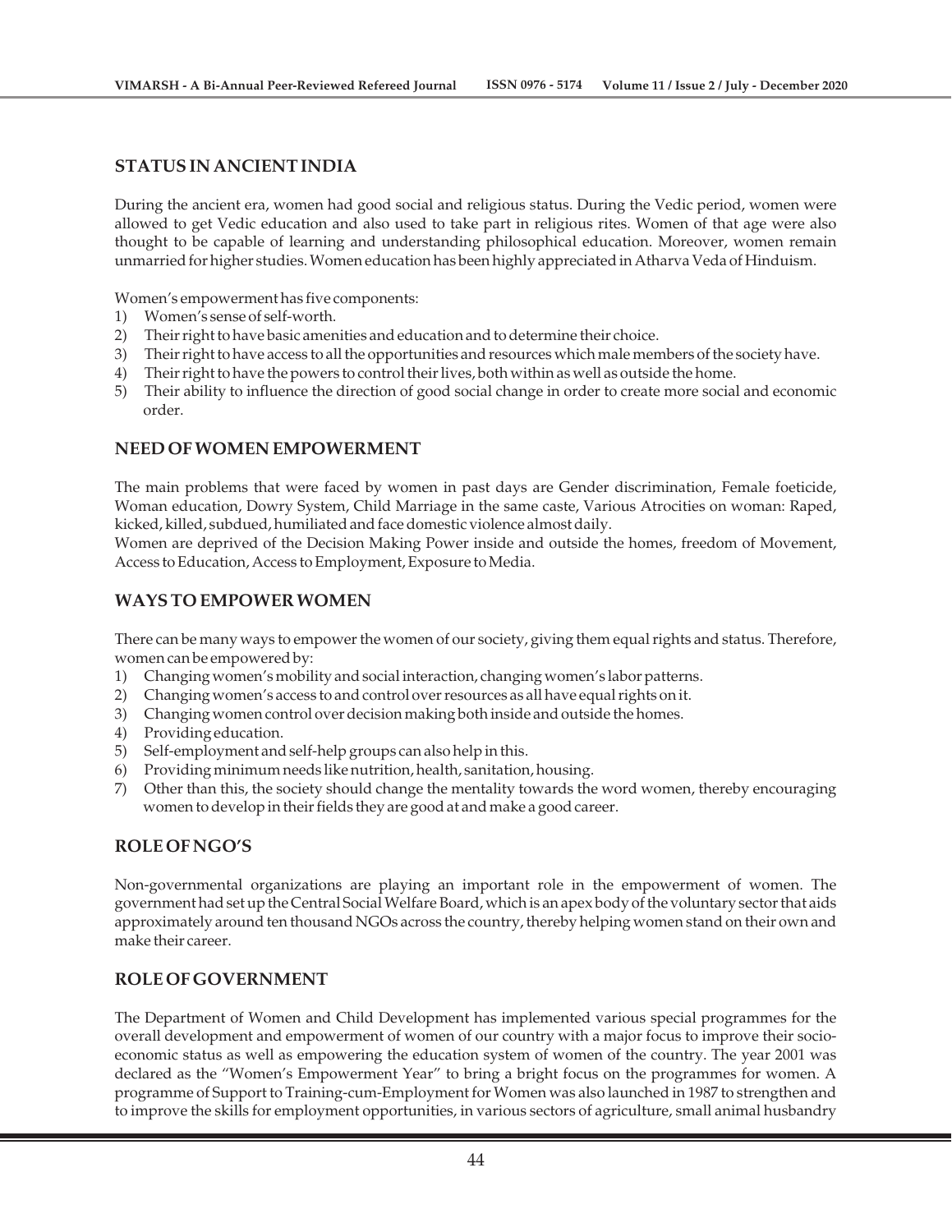etc where the women of our country are employed on a large scale. Swayamsidhawas also launched in March 2001 and the Swa-Shakti Project was launched in October 1998.

# **VARIOUS WOMEN EMPOWERMENT PROGRAMMES IN INDIA**

The government as well as along with self-help groups along with NGOs have launched various programmes in India for the overall development of women in society. For example, these are Swayamsidha , Swa-Shakti Project, also to support to Training and Employment programme for the women, Swalamban, Creches/ Daycare centers for the children of working and as well as the Ailing Mothers, Swadhar, Rashtriya Mahilakosh and more are also being launched by the Government of India.

# **SWAYASMIDHA**

It is also an integrated project for the development and empowerment of women through Self-Help Groups, with special emphasis on covering the service, also thereby developing access to micro-enterprises.About 15 lakh women have taken membership in the programme.

# **SWAM SHAKTI PROJECT**

Earlier known as the Rural Women's Development and Empowerment Project, it was sanctioned in October 1998 as it is a centrally sponsored scheme to be implemented in the various states of Bihar, Chattisgarh, Gujrat, Haryana, Jharkhand, Karnataka, Madhya Pradesh, Uttaranchal and UP.

# **SUPPORT TO TRAINING AND EMPLOYMENT PROGRAMME FOR WOMEN:**

The program seeks to provide updated skills and also enhance new knowledge to poor, asset-less women in the eight sectors of employment, viz., agriculture, animal husbandry, khadi and village industry, sericulture, dairying, fisheries, handlooms and handicrafts sectors.

# **SWADHAR:**

This scheme was too launched in 2001-2002 as a central sector scheme for providing overall holistic and integrated services to women in difficult circumstances.

# **NATIONAL POLICY FOR THE EMPOWERMENT OF WOMEN (2001)**

The goal of this policy is to bring about the advancement, development and empowerment of women.

# **CONCLUSION**

Women represent half the world's population, and also gender inequality exists in every nation on the planet. Unless and Until women are given the same opportunities that the men are, entire societies will be destined to perform below their true potentials. The greatest need of the hour is a change of social attitude towards women giving them equal rights in all the fields. Henceforth, Science plays a very important role in the existing crisis like climate change, disruption of technology, the emergence of new diseases recently and much more. Science and technology can help in solving the crisis with the important participation of women who want to pursue their career in science. Henceforth, there is a need to boost female participation in all the sectors, especially science and technology and in information technology.